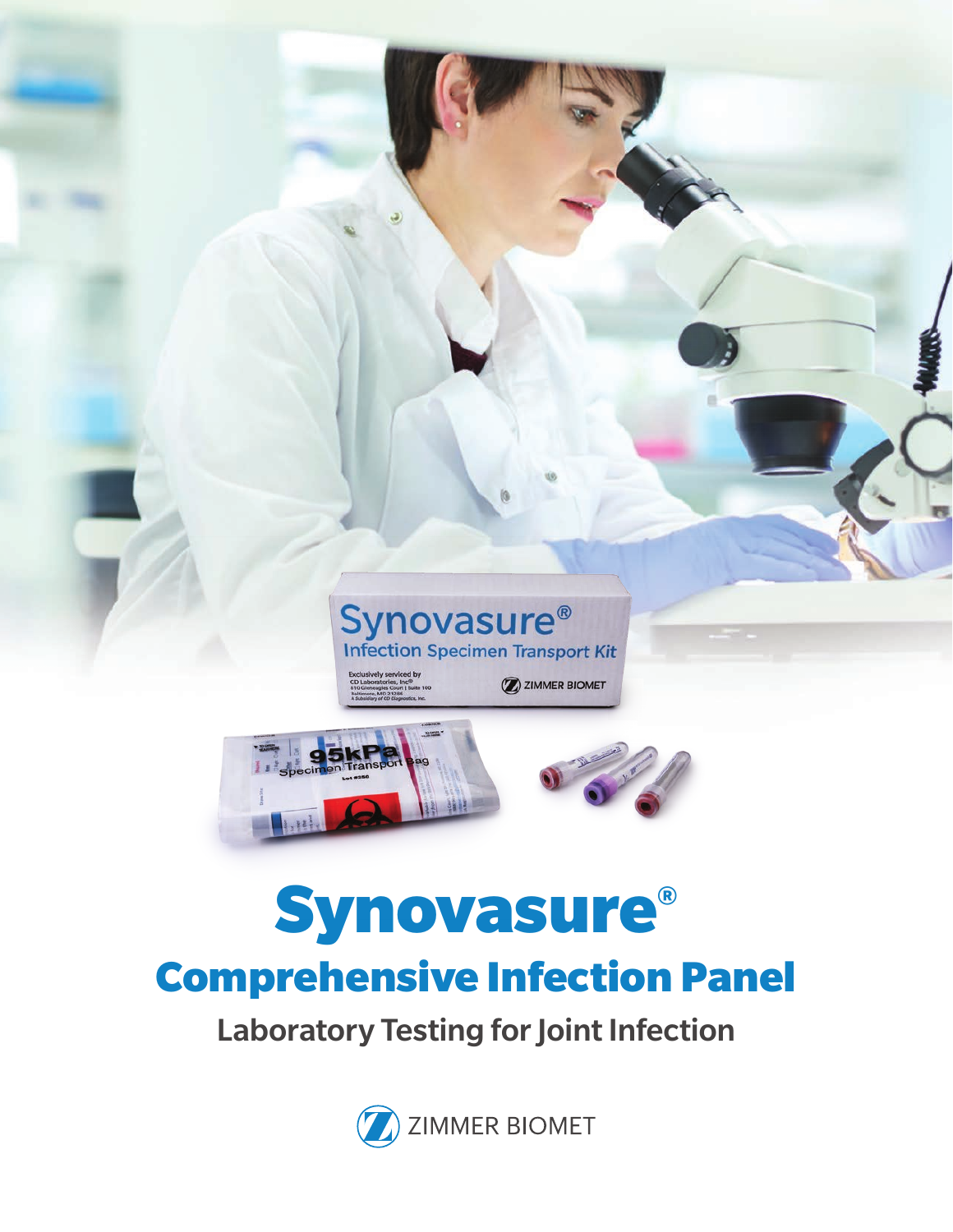# **IMPACT OF PERIPROSTHETIC JOINT INFECTION**

Periprosthetic Joint Infection (PJI) is one of the most common complications following total joint arthroplasty. Over 50% of early (<2 years) total knee arthroplasty revisions are caused by infection.<sup>1</sup> Additionally, the management costs of a septic revision are nearly double that of an aseptic revision.2 Therefore, a comprehensive diagnosis of PJI is crucial.





#### **Diagnosing PJI is Challenging**

There is currently no single test to diagnose PJI, which can make diagnosing an infection difficult. However, there are a few industry-developed criteria used to support PJI diagnosis including:

- Musculoskeletal Infection Society (MSIS)
- International Consensus Meeting (ICM)
- European Bone & Joint Infection Society (EBJIS)

#### **2018 ICM PJI DIAGNOSIS CRITERIA3 :**

| <b>Major Criteria includes:</b>                                              | <b>Decision</b> |  |
|------------------------------------------------------------------------------|-----------------|--|
| Two positive periprosthetic cultures with phenotypically identical organisms | Infected        |  |
| A sinus tract communicating with the joint                                   |                 |  |

| <b>Test</b>                               | <b>Threshold</b>   |         | <b>Score</b>   | <b>Decision</b>                                |
|-------------------------------------------|--------------------|---------|----------------|------------------------------------------------|
|                                           | Acute <sup>*</sup> | Chronic |                |                                                |
| Serum CRP (mg/L) OR                       | 100                | 10      |                |                                                |
| D-Dimer $(\mu g/L)$                       | Unknown            | 860     | 2              |                                                |
| Elevated Serum ESR (mm/hr)                | No role            | 30      |                | Combined preoperative                          |
| Elevated Synovial WBC (cells/ $\mu$ L) OR | 10,000             | 3,000   |                | and postoperative score:                       |
| Leukocyte Esterase OR                     | $++$               | $++$    | 3              | $\geq 6$ = Infected                            |
| Positive Alpha Defensin (signal/cutoff)   | 1.0                | 1.0     |                | $4-5$ = Inconclusive**<br>$<$ 3 = Not Infected |
| Elevated Synovial PMN (%)                 | 90                 | 70      | $\overline{2}$ |                                                |
| <b>Single Positive Culture</b>            |                    |         | $\overline{2}$ |                                                |
| Positive Histology                        |                    |         | 3              |                                                |
| Positive Intraoperative Purulence***      |                    |         | 3              |                                                |

*Proceed with caution in: Adverse local tissue reaction, crystal deposition disease and slow growing organisms. \*Further studies needed to validate a specific threshold. \*\*Consider further molecular diagnostics such as next-generation sequencing. \*\*\*Has no role in patients with suspected adverse local tissue reaction*

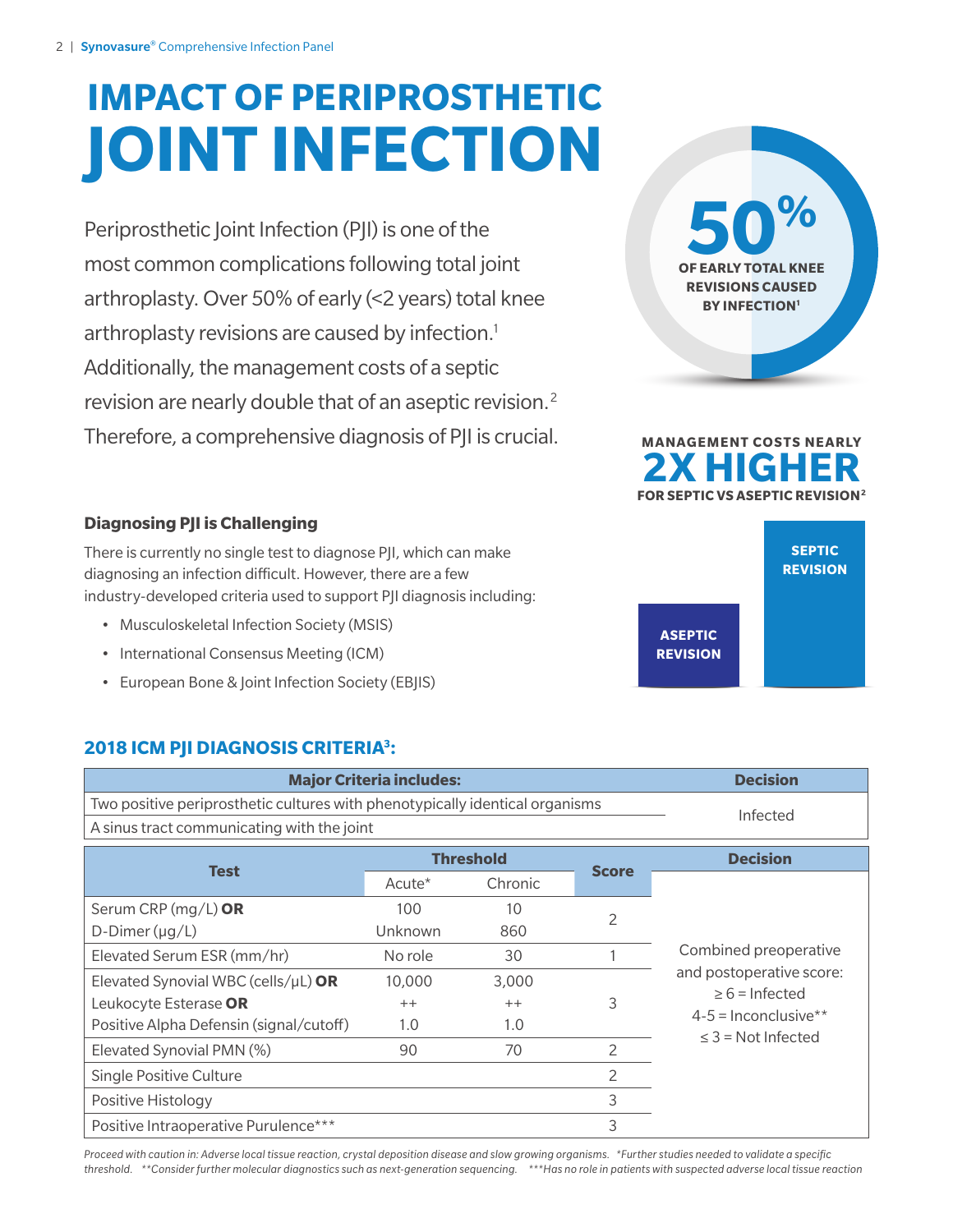## **SYNOVASURE COMPREHENSIVE PJI TEST PANEL**

### **A SINGLE SOURCE FOR JOINT INFECTION DIAGNOSIS**

The Synovasure Comprehensive PJI Test Panel combines common standard of care (SoC) tests with proprietary tests only offered by Zimmer Biomet, through its subsidiary CD Laboratories.



*\*Includes alpha defensin and C-reactive protein (CRP)*

#### **Proprietary Testing Included**

Synovasure Alpha Defensin ELISA, Synovasure Microbial Identification, Synovasure Neutrophil Elastase testing are included as part of the panel.

#### **Integrity Assessments on All Specimens**

Approximately 8% of specimens are affected by specimen integrity, impacting the accuracy of tests.<sup>4</sup> As part of the panel, every specimen is tested for Absorbance at 280nm (A280) and Red Blood Cell Count to ensure the specimen is not diluted by added fluid or blood.

#### **Fulfills Industry-Developed Criteria**

Panel includes tests that fulfill MSIS, ICM and EBJIS criterias.

#### **Easy-to-Read Results Report in 24 Hours**

Providers receive an easy-to-read report typically within 24-hours of receipt at CD Laboratories, except culture. Cultures are held for 7 days (14 for shoulder specimens).

#### **ABOUT CD LABORATORIES**

CD Laboratories, located in Baltimore, MD, is a CLIA-certified clinical laboratory specialized in synovial fluid testing for joint pain and inflammation, including infection. Since 2013, we have processed over 180,000 synovial fluid specimens from across the United States and leverage this expertise to provide accurate and timely results to aid physicians and patients in their treatment journey.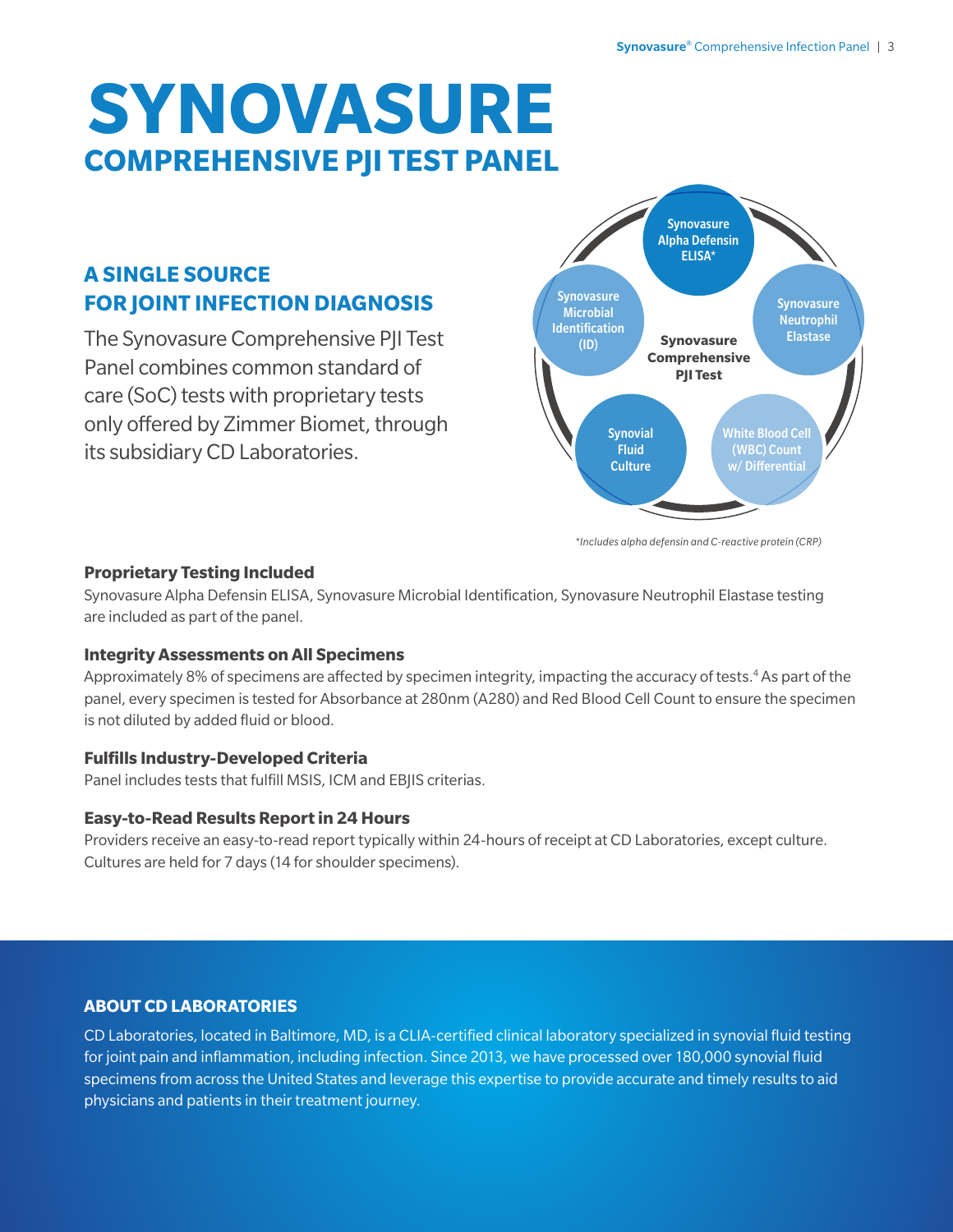### **SYNOVASURE ALPHA DEFENSIN ELISA TEST**

Alpha defensin is an antimicrobial peptide released by neutrophils in response to pathogens and has been well published as a biomarker to aid in PJI diagnosis.<sup>5-14</sup> The Synovasure Alpha Defensin ELISA Test is a laboratorybased test that detects elevated levels of the alpha defensin biomarker in synovial fluid. The results for alpha defensin levels are combined with synovial fluid CRP and lactate for PJI and Native Septic Arthritis (NSA), respectively. The Synovasure Alpha Defensin ELISA Test can be ordered individually or as part of the Synovasure Comprehensive PJI Test Panel

#### **First and Only Test Specifically Designed and Validated to Aid in the Diagnosis of PJI**

#### **Highly Sensitive and Specific Based on 2013 MSIS Criteria for PJI5-11**

- 95% Sensitivity
- 97% Specificity

#### **Performance Unaffected by:**

- Prior antibiotic administration  $6,12$
- Comorbidities related to inflammation $6,13$
- Type and/or virulence of organism  $6,14$

| <b>Study</b>                                      | N   | <b>Sensitivity</b> | <b>Specificity</b> |
|---------------------------------------------------|-----|--------------------|--------------------|
| Rothman Institute <sup>6</sup>                    | 149 | 97% (36/37)        | 96% (107/112)      |
| Mayo Clinic <sup>7</sup>                          | 61  | 100% (19/19)       | 95% (40/42)        |
| Cleveland Clinic <sup>8</sup>                     | 78  | 100% (24/24)       | 98% (53/54)        |
| Endo Klinik <sup>9</sup>                          | 156 | 97% (28/29)        | 97% (123/127)      |
| Cleveland Florida <sup>10</sup>                   | 70  | 97% (34/35)        | 97% (34/35)        |
| Charite – Universitatsmedizin Berlin <sup>5</sup> | 71  | 85% (11/13)*       | 98% (57/58)        |
| Multi-center Study <sup>11**</sup>                | 369 | 93% (113/122)      | 98% (241/247)      |
| <b>Combined</b>                                   | 954 | 95% (265/279)      | 97% (655/675)      |

*\*Includes patients with a draining sinus*

*\*\*Mayo Clinic, Cleveland Clinic – Florida, Sinai Hospital of Baltimore*

If results are needed in less than 24 hours, the **Synovasure Alpha Defensin Lateral Flow Test** offers comparable performance with results in 10 minutes.<sup>11</sup>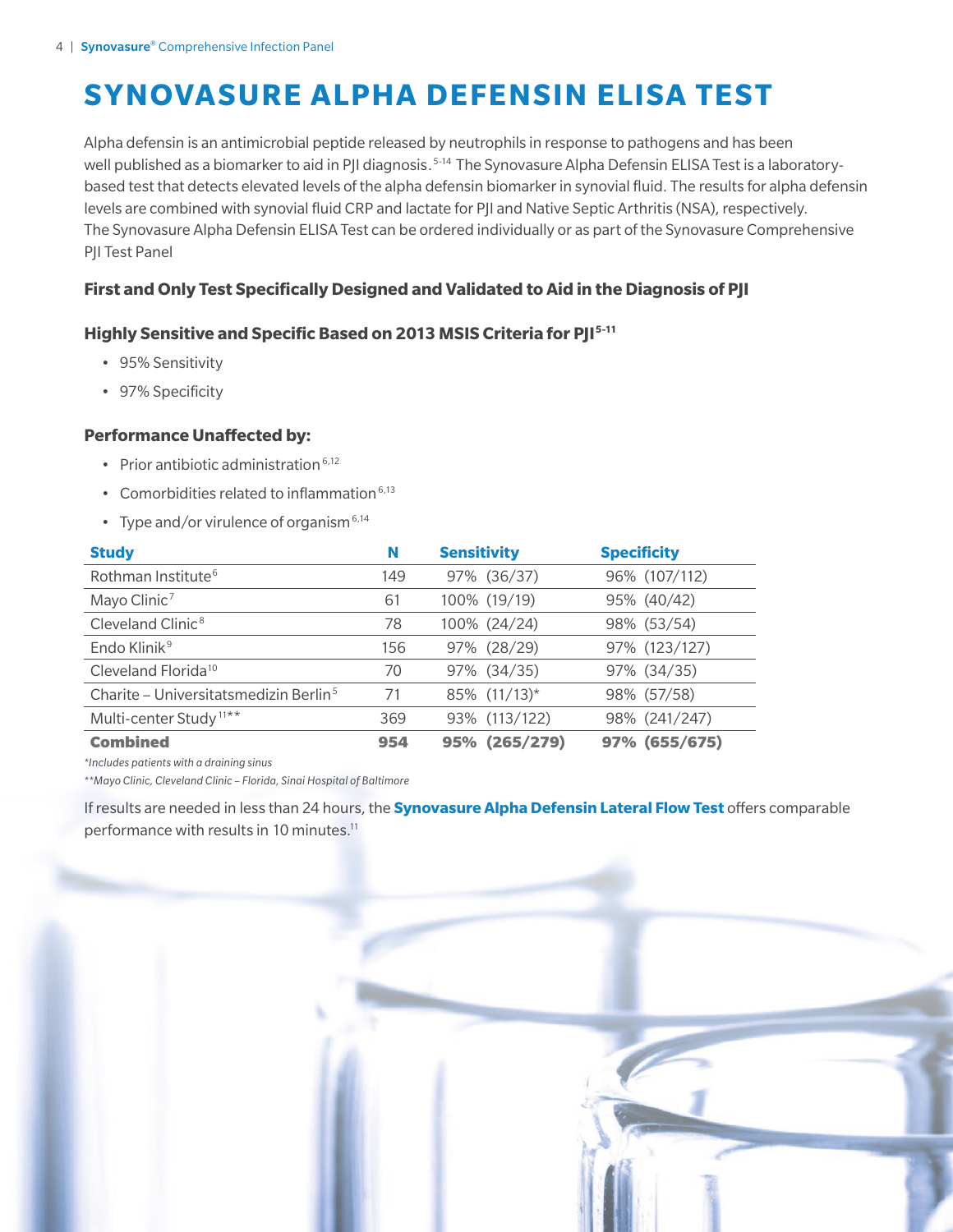## **SYNOVASURE MICROBIAL IDENTIFICATION (MID)**

The Synovasure Microbial ID Test is a test that utilizes a novel bead-based test for identifying infecting organisms and a bead-based test for early detection (typically within 24 hours) of microbial antigen in synovial fluid by binding genera-specific antibodies to a corresponding antigen. The Synovasure ID Identification Test can be ordered individually or as part of the Synovasure Comprehensive PJI Test Panel.

#### **Validated Test Panel for Common Species**

Designed to identify the organisms in synovial fluid responsible for more than 70% of PJIs<sup>15,16</sup> including:

- *Staphylococcus* species
- *Enterococcus* species
- *Candida* species
- *Cutibacterium acnes* (formerly *P. acnes*)

#### **Performance Backed by Data**

Highly sensitive and specific compared to synovial fluid culture techniques

| <b>Organism genus</b>  | Sensitivity <sup>15</sup> | Specificity <sup>15</sup> |
|------------------------|---------------------------|---------------------------|
| Staphylococcus species | 94%                       | 99%                       |
| Enterococcus species   | 97%                       | 99%                       |
| Candida species        | 90%                       | 99%                       |

**Note***: Due to difficult nature of culturing C. acnes, sensitivity and specificity data is unavailable*

#### **Performance in Culture-negative Specimens**

Identifies more than 54% of culture-negative PII specimens<sup>17</sup>

### **SYNOVASURE NEUTROPHIL ELASTASE**

The Synovasure Neutrophil Elastase ELISA Test measures the elastase enzyme released by neutrophils in synovial fluid.

#### **Designed Specifically for Synovial Fluid**

- Proxy for neutrophil count in synovial fluid
- Not prone to high invalid rate due to blood contamination compared to LE test strip<sup>16</sup>

#### **Performance Backed by Data17**

• Compared to against LE test strip, demonstrated a 95.5% sensitivity and 88.5% specificity

• Compared against PMN count demonstrated a 100% sensitivity and 91.8% specificity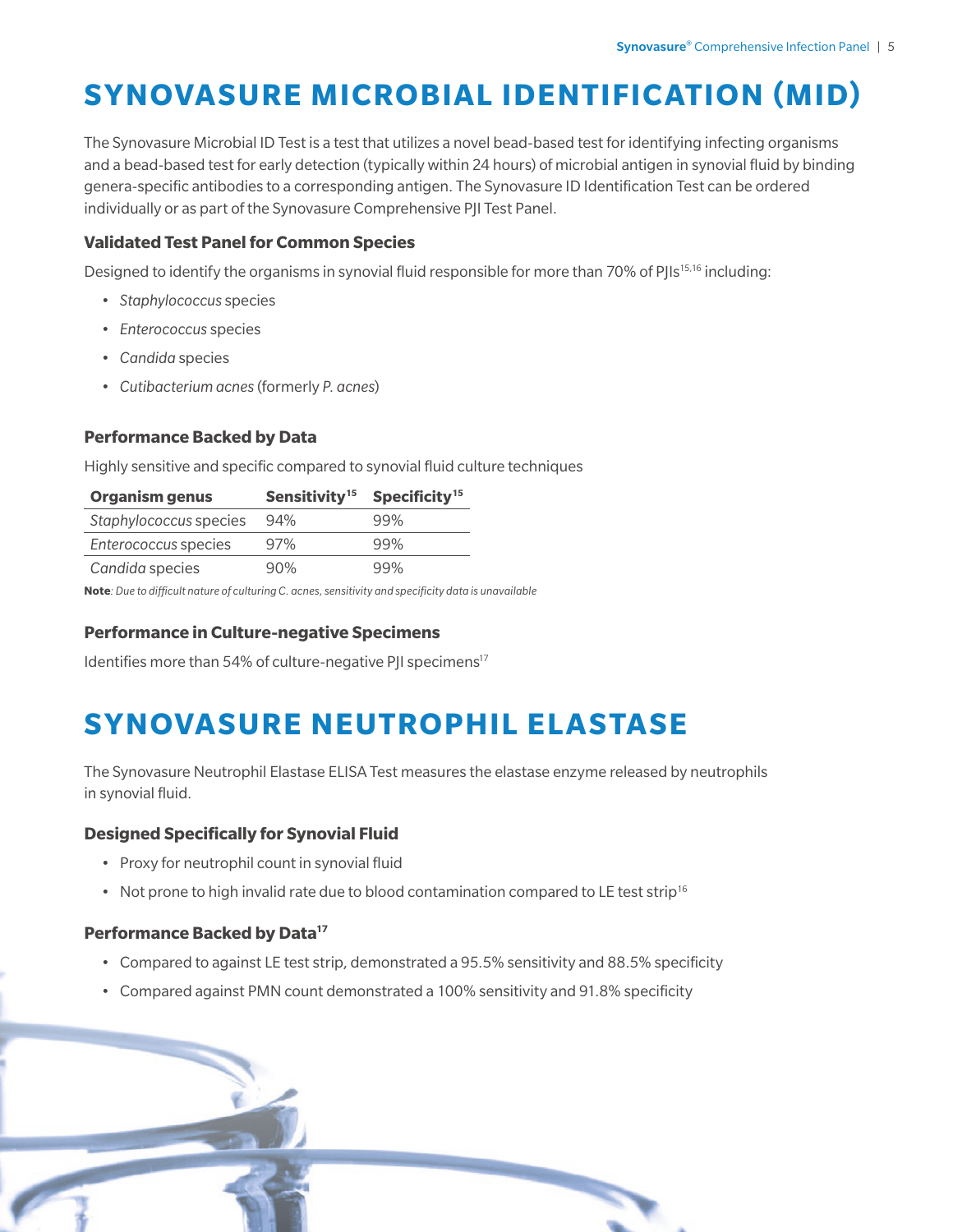## **STANDARD OF CARE TESTING**

In addition to the proprietary tests offered only through Zimmer Biomet, the Synovasure Comprehensive PJI Test Panel also includes standard of care (SoC) tests:

#### **Synovial Fluid Culture**

Aerobic and anaerobic culture is performed on synovial specimens to determine identity and susceptibility of organisms. Cultures are held for seven (7) days on all samples and 14 days for shoulder specimens.

#### **White Blood Cell Count w/ Differential**

An automated, high-performance cell count that provides overall number of white blood cells, as well as the percentage breakdown of white blood cell type in synovial fluid. There is evidence that an automated WBC count can be affected by the presence of a total joint arthroplasty, leading to higher rates of false-positive results<sup>18</sup>, therefore elevated white blood cells (>3000 cells/mm<sup>3</sup>) are confirmed by a manual count as part of the PJI comprehensive panel testing.

#### **Crystal Analysis**

Specimens are tested with polarized microscopy to detect monosodium urate (MSU) and calcium pyrophosphate dihydrate (CPPD) crystals to aid in identifying the presence of gout and pseudogout/CPPD disease.

### **SYNOVASURE COMPREHENSIVE NSA TEST PANEL**

Similar to PJI, infection can affect native joints in the form of septic arthritis. In these cases, CD Laboratories and Zimmer Biomet offer a comprehensive test panel similar to PJI but fine-tuned for the nuances associated with a native joint by testing for lactate (vs CRP) as part of the Alpha Defensin ELISA and the inclusion of crystal analysis.

#### **A STREAMLINED PROCESS**

Submitting synovial specimens to CD Laboratories uses a simple, streamlined process following aspiration to result reporting.





ASPIRATE JOINT TRANSFER FLUID TO PROVIDED TUBES



PACKAGE TUBES AND REQUISITION IN SHIPPER



**OVERNIGHT** SHIPMENT TO CD LABORATORIES



TESTS PERFORMED AND RESULTS SENT TO PROVIDER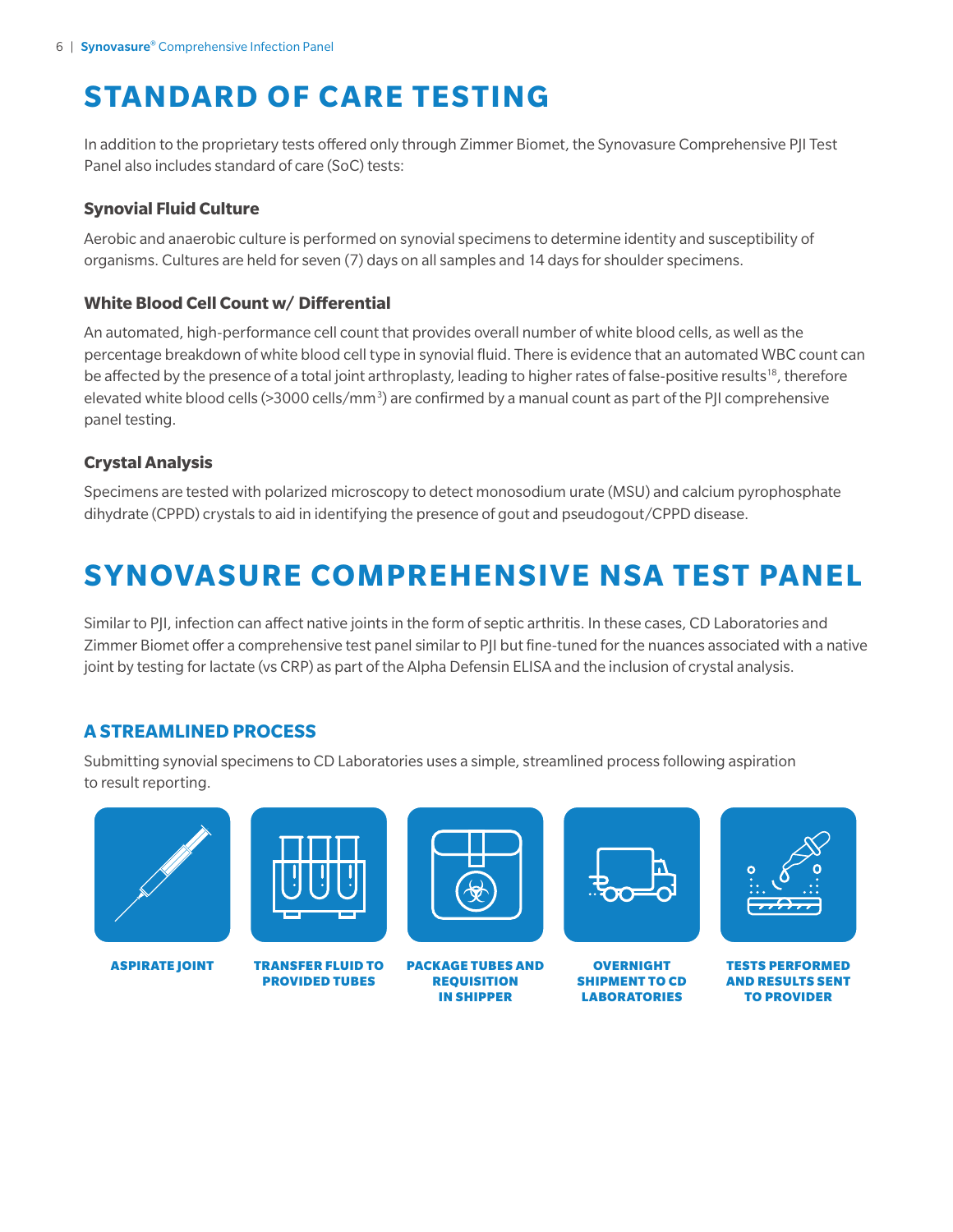

### **TRUSTED PARTNER IN REVISION**

From diagnostics to patient-specific re-implantation, we unite customizable services and solutions to address each unique episode of care. We are your trusted partner in delivering optimal clinical and economic outcomes in revision arthroplasties.

**Learn more on our Revision Solutions on www.zimmerbiomet.com/revision**